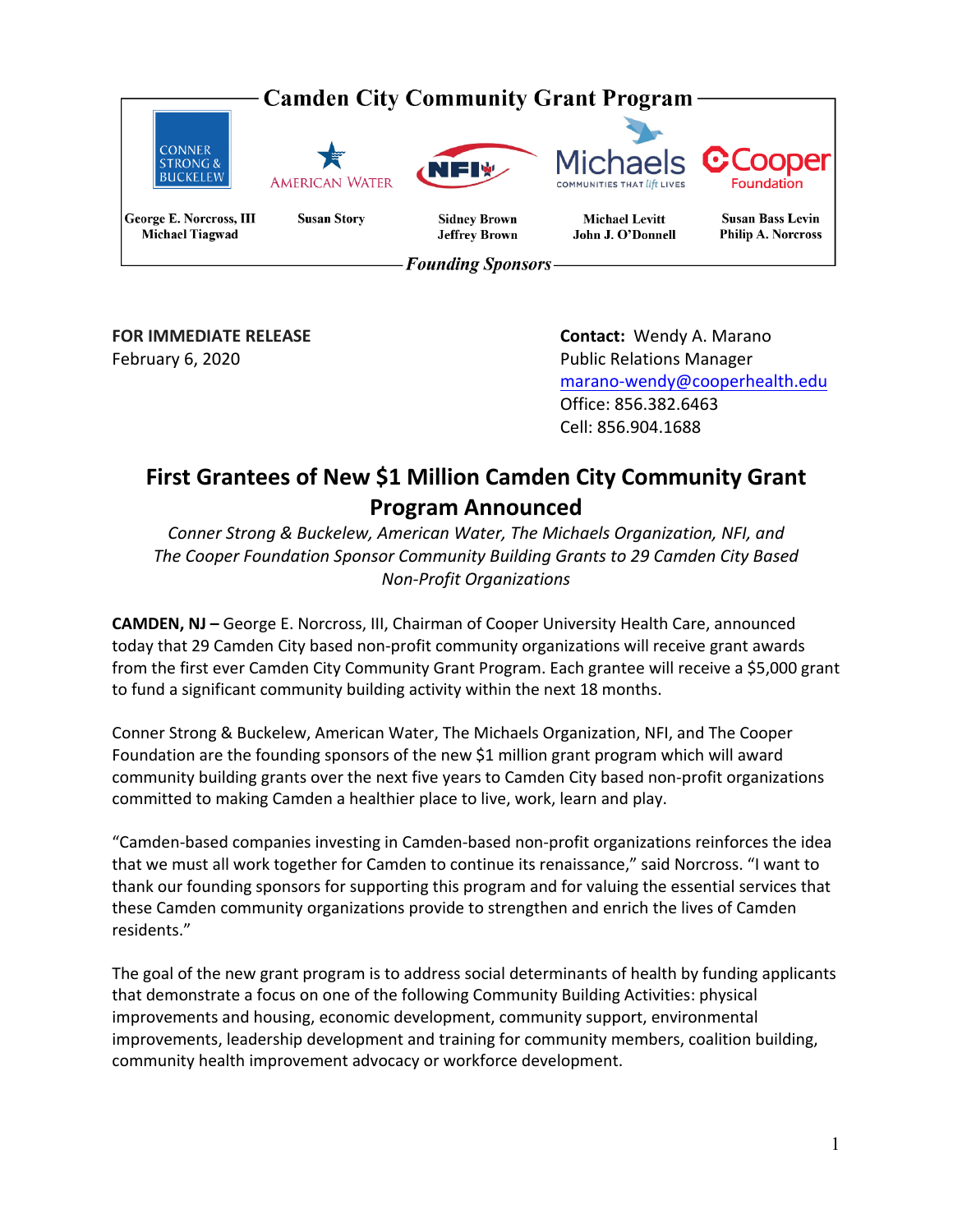The 29 organizations awarded grants address a wide range of needs that have significant impact on the health and welfare of the community. These grants will support vital programs and services to diversified populations across the city.

"Congratulations to the outstanding grant recipients who are making positive contributions in our community each and every day," said Susan Bass Levin, President & CEO of The Cooper Foundation. "From summer enrichment programs to initiatives that address food insecurity, job readiness and access to cultural opportunities, we look forward to seeing how the grantees' programs will enhance the lives of Camden residents."

"Non‐profit organizations rely on grants and donations to fund the important work we do on the front‐lines," said Yaniece Spencer, Co‐Founder and Executive Director of Boys of Sustainable Strength (B.O.S.S.) Mentoring, Inc. and one of the grant award recipients. "With this Camden City Community Grant, B.O.S.S. and other organizations, will support new and innovative programs that change lives."

**Below is the complete list of the Camden City Community Grant Program recipients:**

#### **COALITION BUILDING**

#### **The Heart of Camden**

**Program:** Next Generation Green

**Purpose of Grant:** To develop the next generation of green leaders by building a community coalition of youth ambassadors to address a cleaner, greener and healthier neighborhood.

#### **COMMUNITY HEALTH IMPROVEMENT ADVOCACY**

#### **Cathedral Soup Kitchen**

**Program:** Cathedral Kitchen Meal Program **Purpose of Grant:** To help sustain Cathedral Kitchen meal program which serves more than 3,000 individuals and more than 122,000 meals each year.

# **Center for Environmental Transformation**

**Program:** Summer Youth Program

**Purpose of Grant:** To hire additional teens for the summer program which employs Camden youth who work in the gardens and operate a local farmer's market.

#### **Joseph's House of Camden**

**Program:** Connection HUB

**Purpose of Grant:** To provide supplies to support the day provider program which links homeless guests to critical services such as housing, employment, healthcare, and addiction services.

# **The Hispanic Family Center of Southern NJ, Inc.**

**Program:** Pathways to Health

**Purpose of Grant:** To fund supplies, workshops and client transportation for bilingual and bicultural residents in need of assistance navigating the complex healthcare and health insurance systems.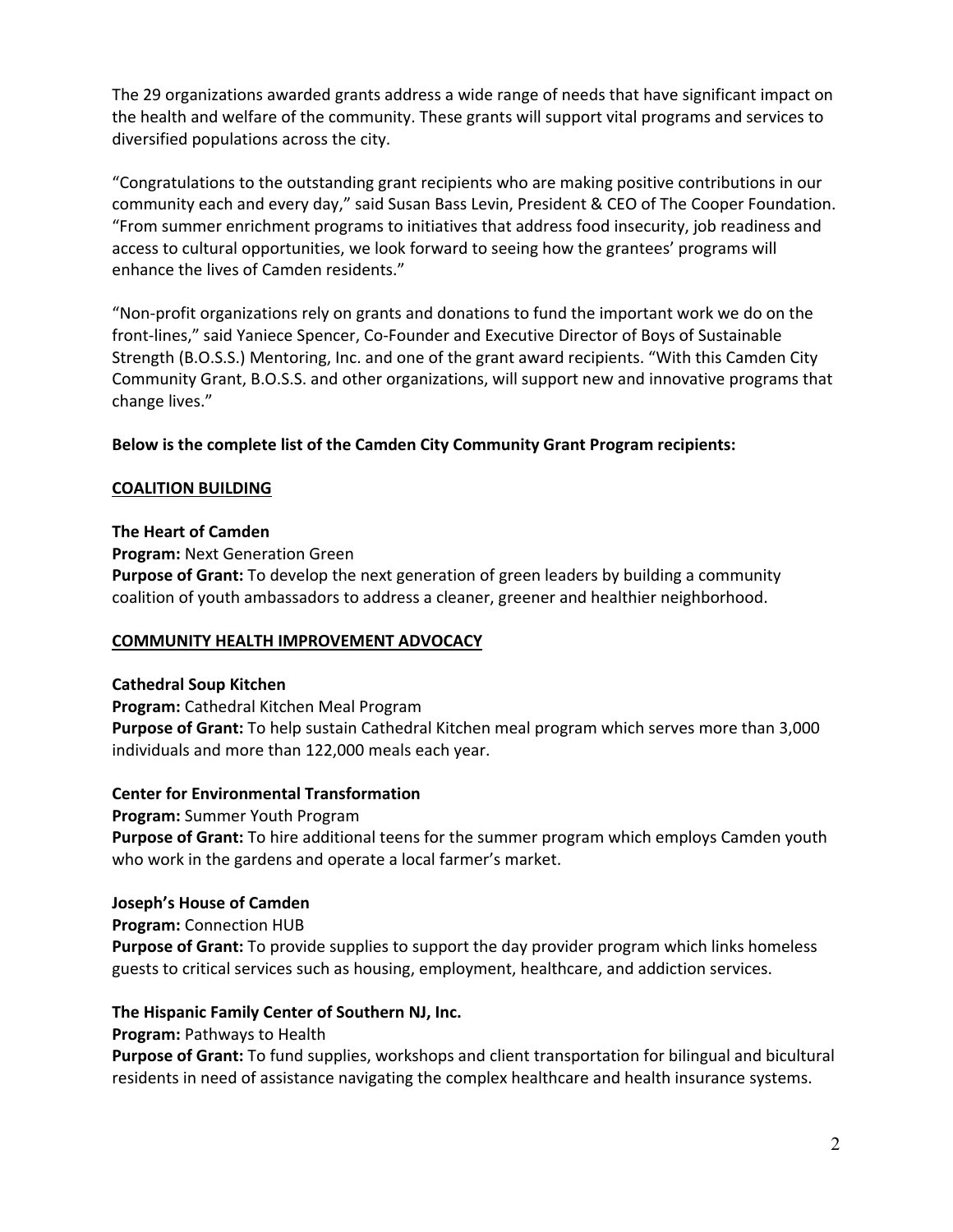#### **COMMUNITY SUPPORT**

#### **Boys of Sustainable Strength, Inc. (B.O.S.S.)**

**Program:** BOSS UP – Helping City Males Succeed **Purpose of Grant:** To support a weekly mentoring program where boys ages 8‐18 have a safe environment to discuss everyday issues, plan for the future, and promote healthy lifestyles.

#### **Camden Day Nursery**

**Program:** Early Literacy Initiative

**Purpose of Grant:** To create 90 story time boxes containing books, puppets, songs, crafts and games for parents to check‐out to increase access to literacy activities.

#### **Camden FireWorks**

**Program:** Capacity Building Grant **Purpose of Grant:** To improve outreach communication with neighbors and members of the artistic community to bring free and diverse arts experiences to the City of Camden.

#### **Center for Aquatic Sciences**

**Program:** Community & Urban Science Enrichment (CAUSE) Program **Purpose of Grant:** To support a youth development program for Camden teens that provides intensive training in aquatic science, skill and character building, mentoring, paid work experience and college preparation.

#### **Hope Community Outreach Services**

**Program:** Youth Summer Camp **Purpose of Grant:** To engage students ages 5‐14 in healthy, safe and educational activities throughout the summer.

# **I Dare to Care Association, Inc. (ID2C)**

**Program: "**Selfcare…It Starts With Me" Conference

**Purpose of Grant:** To fund a one‐day conference in Camden for young women ages 7 and up which will include workshops and activities that promote self-awareness, mindfulness and community involvement.

# **Lanning Square West Residents Association**

**Program:** The Gathering Table at Lanning Square West **Purpose of Grant:** To provide holistic and cultural programs and activities designed to improve the health of residents in Lanning Square.

# **Mighty Writers**

**Program:** Mighty Writers Camden **Purpose of Grant:** To support free, after school writing workshops focused on mindfulness at four Camden locations.

# **Morgan Village Circle Community Development Corporation**

**Program:** Morgan Village Arts, Science & Technology Program **Purpose of Grant:** To continue a safe haven program for at‐risk children using career readiness classes in areas of STEM, STEAM and SMART.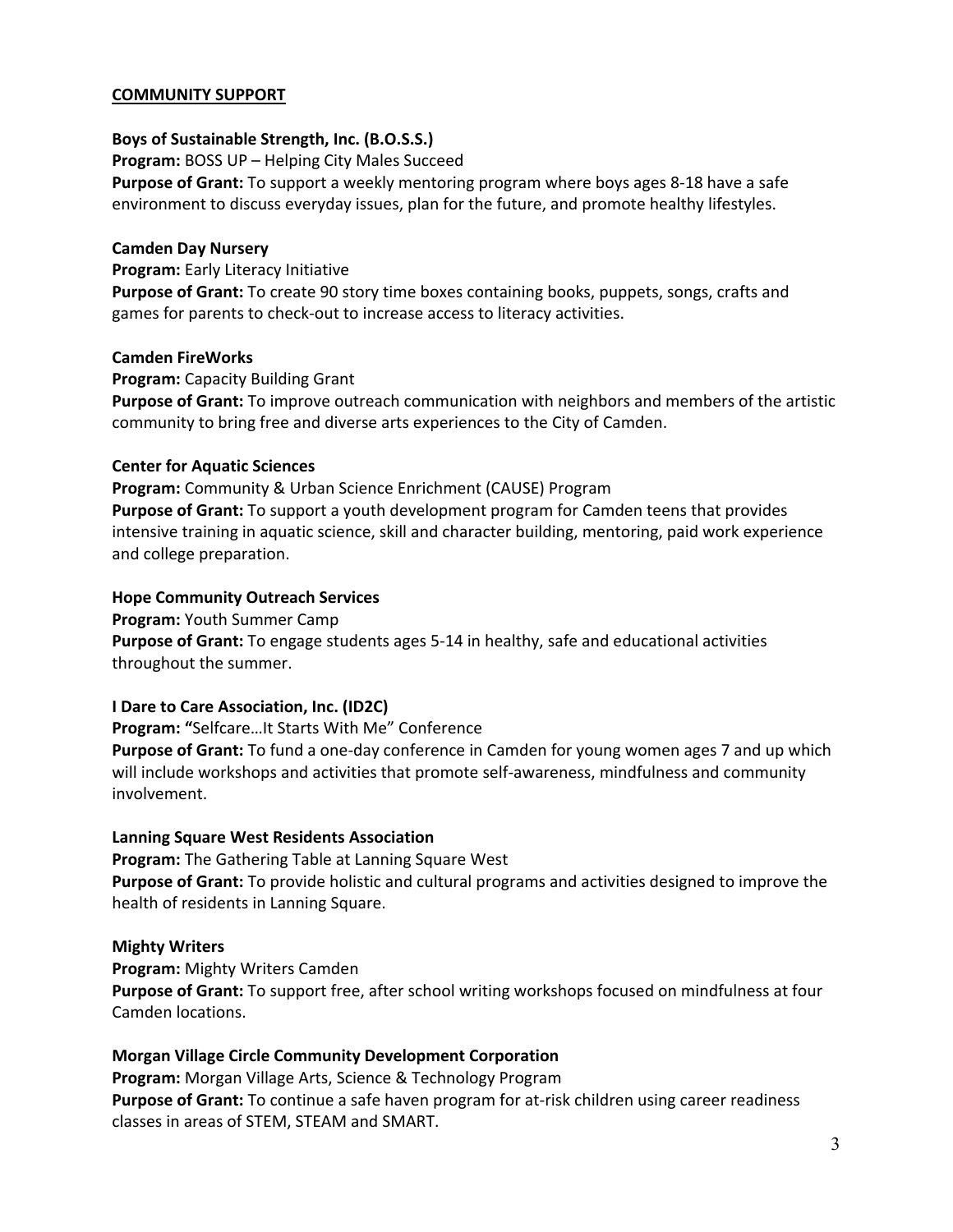#### **National Stop the Violence Alliance, Inc.**

**Program:** What About YOUth (W.A.Y.) Initiative **Purpose of Grant:** To expand youth initiative which seeks to improve education skills, attitudes toward law enforcement, conflict resolution and self‐esteem.

#### **Nazarene Community Development Foundation**

**Program:** JOY (Just Older Youth) **Purpose of Grant:** To provide health and wellness resources to seniors by offering opportunities for socialization, creativity and education.

#### **Saint Joseph's Carpenter Society**

**Program:** Home Maintenance Lab

**Purpose of Grant:** To fund an innovative classroom experience which teaches homeowners how to complete routine home maintenance and simple repairs.

#### **South Camden Theatre Company, Inc.**

**Program:** Camden Resident Ticketing Program – 2020 Season of Celebration **Purpose of Grant:** To promote a ticketing program which offers Camden residents a generous reduction in their general admission ticket price from \$25 to \$5 per ticket.

#### **Your Education Consultants & Services**

**Program:** MEL/MLK After School Safe Haven Enrichment & Workshops **Purpose of Grant:** To provide after‐school learning, tutoring, homework assistance, guidance services and mentoring to students in the Gateway section of Parkside.

# **ECONOMIC DEVELOPMENT**

#### **The Salvation Army – Camden Kroc Center**

**Program:** Client Choice Food Pantry

**Purpose of Grant:** To enhance the pantry's emergency food service by providing Cramer Hill and other Camden residents with nutrition education, recipes and other tools to implement a healthier diet.

#### **Volunteers of America Delaware Valley**

**Program:** Volunteer UP Reentry Legal Aid Fund **Purpose of Grant:** To support an existing civil legal aid fund for incarcerated and formerly incarcerated Camden City jobseekers by removing barriers to successful reentry.

#### **LEADERSHIP DEVELOPMENT & TRAINING FOR COMMUNITY MEMBERS**

**Koinonia Family Life, Inc. d.b.a. Camden Dream Center Technology Training School Program:** 2020 Camden Dream CDF Freedom Summer School Program **Purpose of Grant:** To operate a 6‐week summer literacy and STEM enrichment program for Camden youth in grades K‐8.